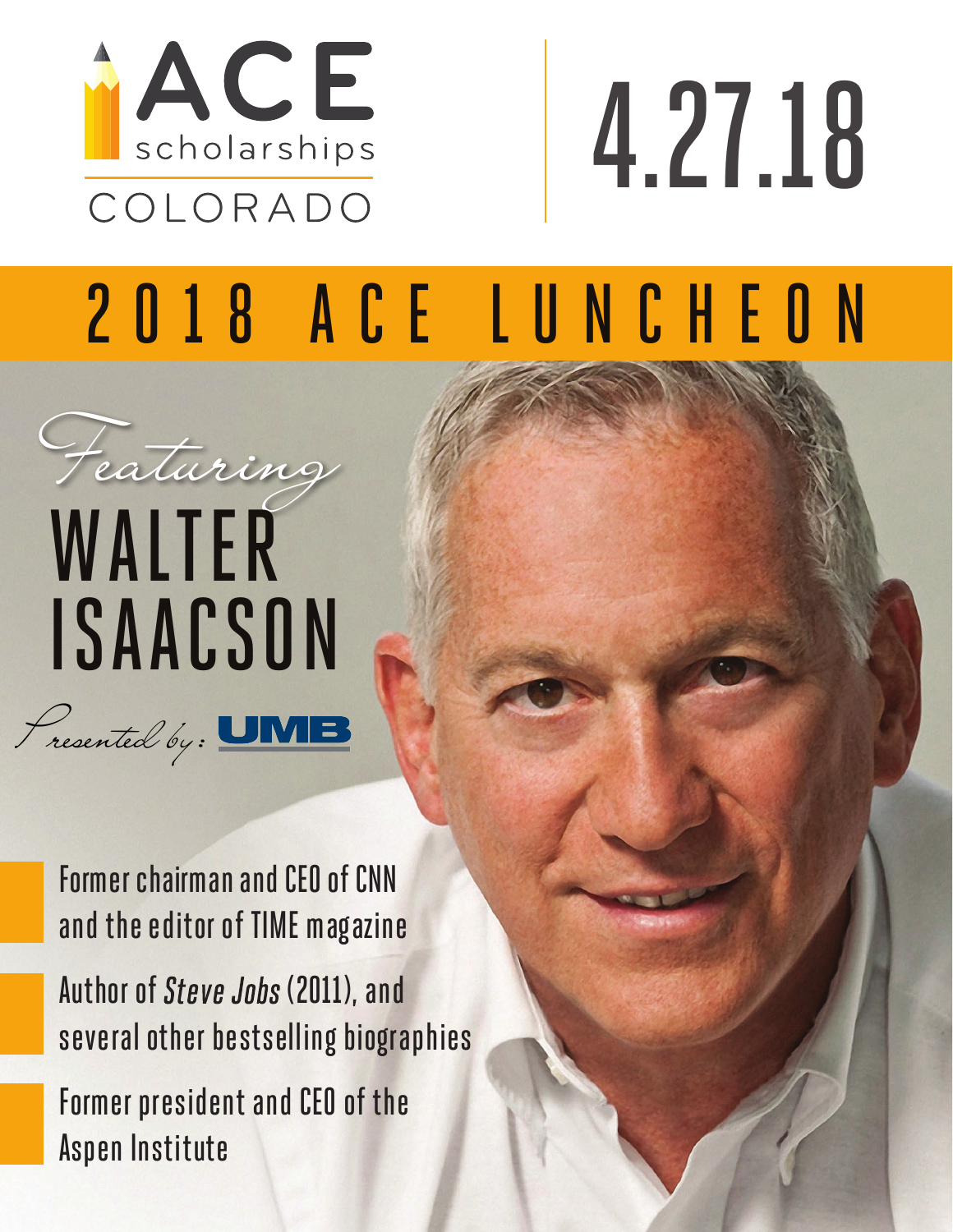

## WALTER ISAACSON

ACE LUNCHEON | APRIL 27, 2018 | 12:00 PM - 1:30 PM Hyatt Regency Denver at Colorado Convention Center, 650 15th Street, Denver

Each year ACE Scholarships hosts top Colorado business leaders for a luncheon to highlight the impact of school choice in the lives of children, communities, our state and our nation, and to discuss the ongoing reforms that seek to give every child access to a quality education.

The event, hosted by the ACE Board of Trustees and Board of Advisors brings a national figure to town and provides community-focused businesses with an unprecedented opportunity to showcase their support for education reform, and their commitment to the most underserved children in our community.

#### In 2018, we are delighted to welcome Walter Isaacson.

**WALTER ISAACSON** is the president and CEO of the Aspen Institute, a nonpartisan educational and policy studies institute based in Washington, DC. He has been the chairman and CEO of CNN and the editor of TIME magazine.

Isaacson's most recent book is The Innovators: How a Group of Hackers, Geniuses, and Geeks Created the Digital Revolution (2014). He is also the author of Steve Jobs (2011), and several other bestselling biographies. His next book, Leonardo da Vinci, will be published by Simon & Schuster in October 2017.

Isaacson is a graduate of Harvard College and of Pembroke College of Oxford University, where he was a Rhodes Scholar. He began his career at The Sunday Times of London and then the New Orleans Times-Picayune. He was named editor of TIME in 1996, became chairman and CEO of CNN in 2001, and then president and CEO of the Aspen Institute in 2003. From 2005-2007 he was the vice-chair of the Louisiana Recovery Authority, which oversaw the rebuilding after Hurricane Katrina. He served as chairman of the Broadcasting Board of Governors, which runs Voice of America, Radio Free Europe, and other international broadcasts of the United States, a position he held from 2009 to 2012. He is chair emeritus of Teach for America, is a member of the American Academy of Arts and Sciences and serves on the board of United Airlines, Tulane University, the New Orleans City Planning Commission, the New Orleans Tricentennial Commission, Bloomberg Philanthropies, the Society of American Historians, the Carnegie Institution for Science, and My Brother's Keeper Alliance.